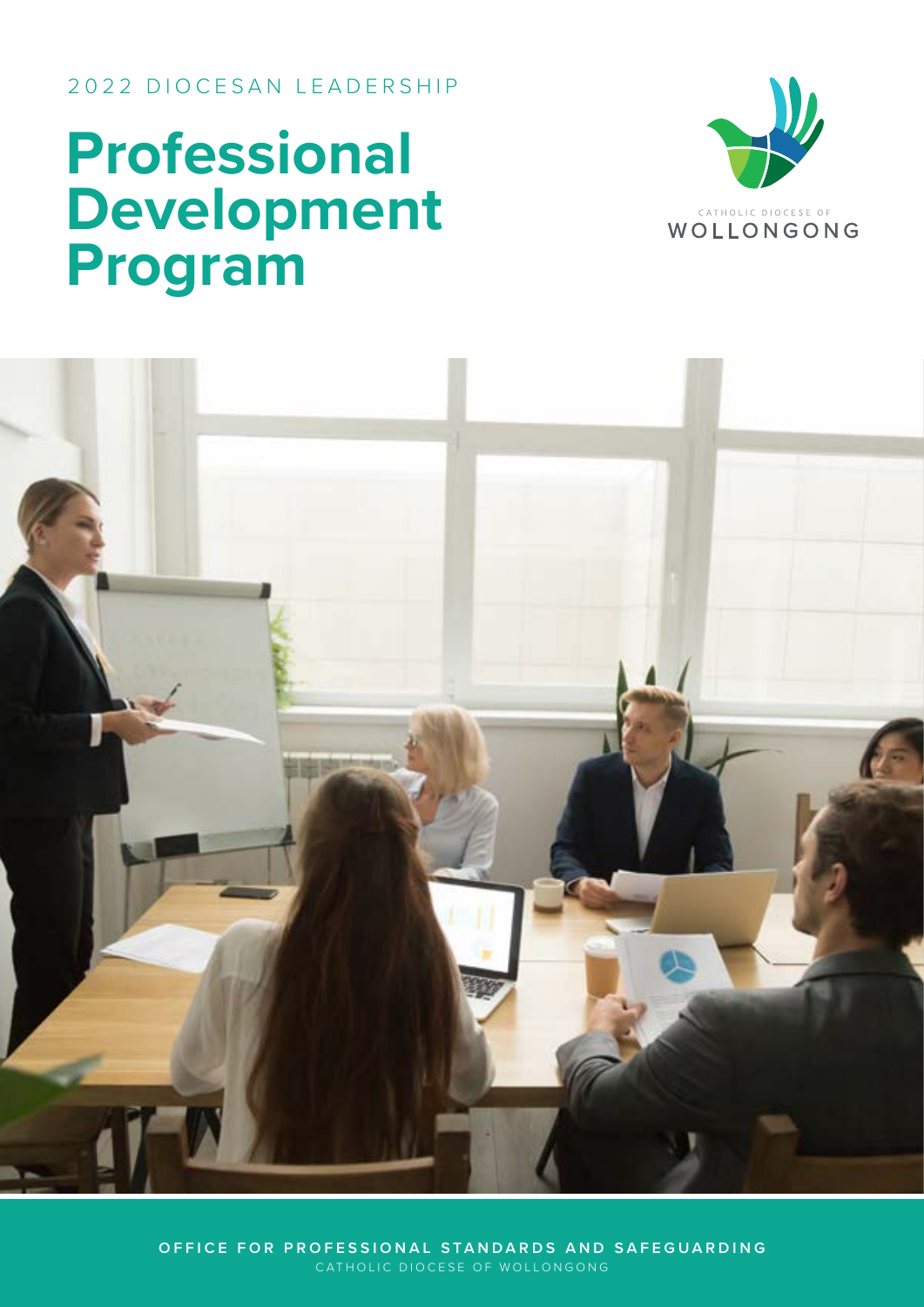# **Professional Development Program** 2022 DIOCESAN LEADERSHIP

# **PROGRAM INFORMATION**

Welcome to the Professional Standards and Safeguarding Professional Development Program for 2022! We have a range of options both online and face to face that we hope you will find useful and interesting.

As with previous years, all persons in leadership positions in the diocese are required to undertake a minimum of 10 units of professional development in the areas of professional standards and safeguarding per calendar year. The calendar below contains the options that are being provided by the Diocese in the coming year. There are a variety of different modules that will run this year and we encourage you to read the module descriptions on **pages 4-6** before registering to ensure that the content of the module will be beneficial to your ministry/work.

**Registration is essential.** Only persons who have registered for the modules will receive an email prior to the event with the Zoom link and specific information pertaining to the module, including information about changes to the mode of delivery or location of the session. To register, please fill out the "Diocesan Leadership Professional Development Program registration" online form at [dow.sh/OPSS\\_LPDP](https://dow.sh/OPSS_LPDP). If you have any difficulties in filling out the form, please contact the Office of Professional Standards and Safeguarding (OPSS) at **training@dow.org.au**, or on 4222 2430. Registration will close one week before each module date, or when a module has reached capacity, whichever occurs first. If you can no longer attend a module, please contact the OPSS at training@dow.org.au as there is a limited capacity for each module and if you are unable to attend, your registration can be allocated to another person.

The professional development opportunities in this program are opportunities that the Diocese provides to assist you in undertaking the professional development requirement associated with the leadership position of your role. However, it is noted that there are many external professional development courses that you may attend which would also satisfy the mandate requirements. Therefore, if you attend a module that is provided by an external provider which addresses topics of a safeguarding and professional standards nature, you may be entitled to receive credit points for your attendance at the external course. To apply for external professional development to be credited in lieu of attending the modules provided in this calendar, please complete Step 3 when filling-out the "Diocesan Leadership Professional Development Program registration" (Credit for Prior Learning) online form at

[dow.sh/OPSS\\_LPDP](https://dow.sh/OPSS_LPDP). Please note, the module must have occurred in the calendar year for which you are seeking credit. If you require assistance in applying for credit please email the OPSS at training@dow.org.au.

If you have not attended the Building Foundations module, or the Catholic Education Diocese of Wollongong's full day Child Protection and Professional Conduct Training, it is recommended that you attend the Building Foundations module prior to registering for any other modules, as the Building Foundations module covers the basic knowledge and expectations of persons in positions of leadership.

It is every diocesan leader's responsibility to ensure that they meet their requirements under this program.

# **WHO IS A DIOCESAN LEADER?**

The following are the groups or people deemed to be diocesan leaders for the purposes of the Diocesan Leadership Professional Development Program:

## **Pastoral sector**

- Bishop
- Vicar general
- All diocesan and religious clergy ministering in the diocese as a parish priest, administrator, assistant priest, deacon, chaplain, or in carrying out regular supply work.
- All religious appointed to carry out work in institutions of the Diocese of Wollongong.
- Agency directors, managers and coordinators.
- The Bishop and/or Vicar General can also elect to require other persons to attend.
- Managers of the Office of the Bishop can elect to require any casuals that they manage to attend.

# **Education sector**

- Director of school
- CEO leadership team / heads of service
- Child protection and professional conduct professional officers
- **Principals**
- Assistant principals
- Principals can also elect to require members of their leadership team to attend.
- Heads of service can also elect to require members of their team to attend.

## **Welfare sector**

- **Director**
- Executive managers
- **Managers**
- **Coordinators**
- Team leaders
- Director and Executive Managers can also elect to require other persons to attend.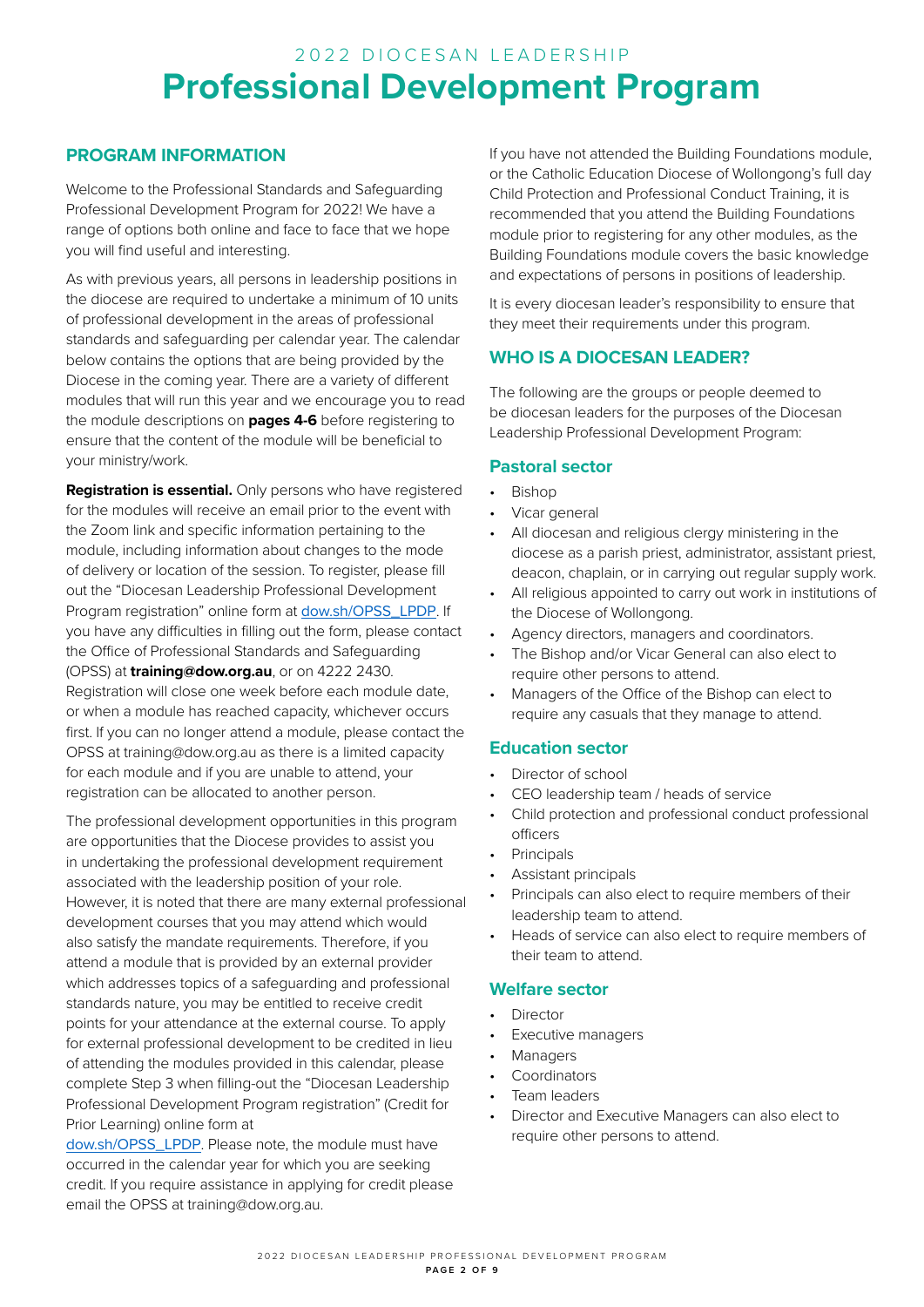# **2022 MODULE CALENDAR**

| <b>DATE</b>                    | <b>TIME</b>             | <b>MODULE</b>                                                                                        | <b>PRESENTER</b>   | <b>LOCATION</b> | <b>UNITS</b> |
|--------------------------------|-------------------------|------------------------------------------------------------------------------------------------------|--------------------|-----------------|--------------|
| Wednesday<br>9 March<br>2022   | $1:00$ pm $-$<br>4:30pm | <b>Trauma Informed</b><br><b>Working with those</b><br><b>Subject to Domestic</b><br><b>Violence</b> | Cathy McClellan    | ONLINE-Zoom     | 5 units      |
| Tuesday<br>22 March<br>2022    | 10:30am-<br>2:00pm      | <b>Understanding the Role</b><br>of Emotional Intelligence<br>in Managing others and<br>yourself     | Carolyn Cousins    | ONLINE-Zoom     | 5 units      |
| Thursday<br>28 April<br>2022   | 10:30am-<br>2:00pm      | <b>Mandatory Reporting</b><br>and Reportable Conduct                                                 | Halloran Morrissey | ONLINE-Zoom     | 5 units      |
| Wednesday<br>11 May<br>2022    | 10:00am-<br>5:00pm      | <b>Building Foundations</b>                                                                          | Michelle Scobie    | Xavier Centre   | 10 units     |
| Monday<br>16 May 2022          | $1:00$ pm $-$<br>4:30pm | <b>Privacy and Cyber</b><br><b>Security Essentials</b>                                               | elevenM            | ONLINE-Zoom     | 5 units      |
| Wednesday<br>1 June<br>2022    | 10:00am-<br>1:30pm      | <b>Conflict Resolution</b>                                                                           | Michelle Scobie    | Xavier Centre   | 5 units      |
| Wednesday<br>1 June<br>2022    | 2:00pm-<br>5:30pm       | <b>Resilience and</b><br>Wellbeing                                                                   | Debbie Walker      | Xavier Centre   | 5 units      |
| Monday<br>25 July 2022         | 10:30am-<br>2:00pm      | <b>Walking with Survivors</b>                                                                        | <b>SAMSN</b>       | Xavier Centre   | 5 units      |
| Tuesday<br>2 August<br>2022    | 10:30am-<br>2:00pm      | <b>Creating a Child Safe</b><br>Organisation                                                         | <b>NAPCAN</b>      | ONLINE-Zoom     | 5 units      |
| Thursday<br>25 August<br>2022  | $1:00$ pm $-$<br>4:30pm | <b>Adults at Risk:</b><br><b>Understanding</b><br><b>Additional Vulnerabilities</b>                  | Michelle Scobie    | Xavier Centre   | 5 units      |
| Friday<br>9 September<br>2022  | 10:30am-<br>2:00pm      | <b>High Risk Behaviours in</b><br><b>Adults</b>                                                      | Claire Pirola      | ONLINE-Zoom     | 5 units      |
| Thursday<br>27 October<br>2022 | $1:00$ pm $-$<br>4:30pm | <b>Vicarious Trauma, Vicarious</b><br><b>Resilience and Sustaining</b><br>ourselves in Ministry      | Carolyn Cousins    | ONLINE-Zoom     | 5 units      |
| Friday<br>4 November<br>2022   | 10:00am-<br>5:00pm      | <b>Building Foundations</b>                                                                          | Michelle Scobie    | Xavier Centre   | 10 units     |
| Monday<br>21 November<br>2022  | 1:00pm-<br>4:30pm       | Life Cycle of<br><b>Employment</b><br>Relationship                                                   | Paul Davis         | Xavier Centre   | 5 units      |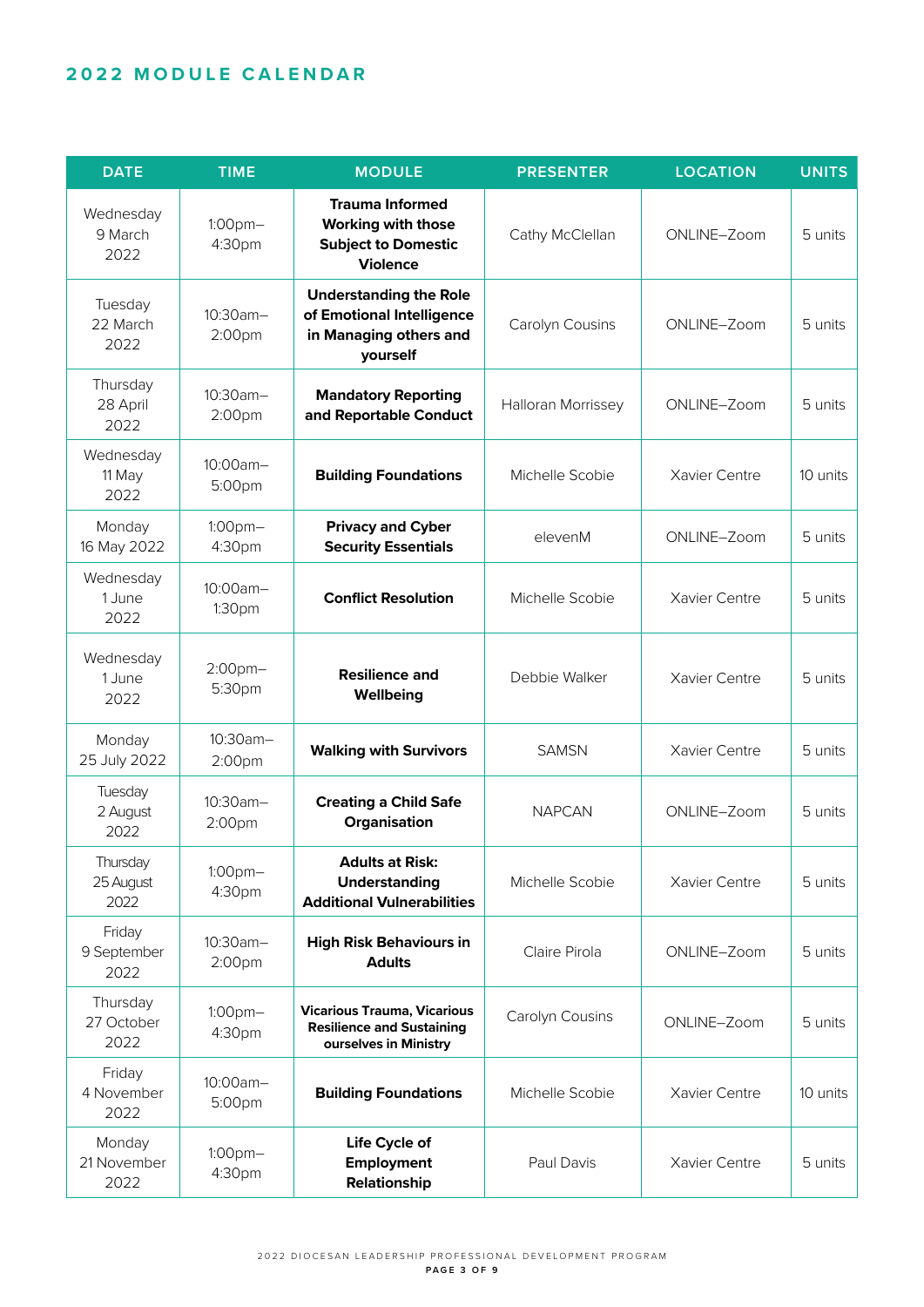#### **Trauma Informed Working with those Subject to Domestic Violence**

| Date/Time:        | <b>Wednesday 9 March 2022</b><br>$1:00$ pm $-4:30$ pm |
|-------------------|-------------------------------------------------------|
| Mode:             | Online                                                |
| <b>Presenter:</b> | <b>Cathy McClellan</b>                                |

#### **Description:**

In order to effectively and compassionately respond to situations involving domestic abuse/violence experiences, it is critical that leaders in the diocese to understan d the dynamics of domestic violence, know how to respond to a person in crisis, and know how to provide resources and information about services to those who need it. This module recognises the need for persons in leadership to be equipped with knowledge and skills to be able to appropriately manage and assist families in need.

# **Understanding the Role of Emotional Intelligence in Managing others and yourself**

| Date/Time:          | Tuesday 22 March 2022  |
|---------------------|------------------------|
|                     | 10:30am-2:00pm         |
| Mode:               | Online                 |
| <b>Presenter:</b>   | <b>Carolyn Cousins</b> |
| <b>Description:</b> |                        |

Emotional intelligence (EI) is one's ability to perceive, use, understand, manage, and handle emotions; something that is critical in all areas of ministry. This module will provide you with an overview of the key findings of EI from neuroscience, whilst examining the process of developing EI and how we can increase it. You will also consider EI in the context of leadership styles and its role in managing communication and difficult conversations/ behaviours.

## **Mandatory Reporting and Reportable Conduct**

| Date/Time:          | Thursday 28th April 2022  |
|---------------------|---------------------------|
|                     | 10:30am-2:00pm            |
| Mode:               | Online                    |
| <b>Presenter:</b>   | <b>Halloran Morrissey</b> |
| <b>Description:</b> |                           |

This workshop will explore in detail the NSW child protection legislative frameworks, specifically in relation to mandatory reporting and reportable conduct requirements. You will gain an understanding of the purpose and scope of these frameworks and your specific obligations as set out under the legislation. Ensuring the safety and wellbeing of children in your care, along with those in the wider community begins with understanding your legislative responsibility to protect and report. This

workshop will also explore the Child Safe Standards and the practical application of these standards in Diocesan agencies and ministries.

# **Building Foundations**

| Date/Time:          | <b>Wednesday 11th May</b> |
|---------------------|---------------------------|
|                     | 2022 10:00-5:00pm         |
| Mode:               | Face-To-Face              |
| <b>Presenter:</b>   | <b>Michelle Scobie</b>    |
| <b>Description:</b> |                           |

Prior to developing specialised skills in the area of child protection and safeguarding, it is first important to ensure that a sound understanding of the foundational principles is achieved. This module will provide an overview of the legislative obligations and diocesan requirements expected of those in ministry. There will also be a component on working alongside survivors. Anyone in leadership who is new to the Diocese of Wollongong is required to complete this module. This module is also appropriate for anyone who would like a refresher of the basic child protection principles and associated diocesan policies.

#### **Privacy and Cyber Security Essentials**

| Date/Time:        | Monday 16th May 2022 |
|-------------------|----------------------|
|                   | $1:00$ pm $-4:30$ pm |
| Mode:             | Online               |
| <b>Presenter:</b> | elevenM              |
| Description:      |                      |

Understanding and implementing good practices around the management of private and sensitive information in our workplaces and ministries is important for managing risk and safety for all persons. This workshop will explore NSW privacy laws as it applies to the management of private and sensitive information in professional environments. The content of this module will observe the scope and impact of cyber security, before delving into privacy issues that are of particularl relevance to the Catholic Diocese as a religious institution. Not only will this knowledge prepare you for ensuring best practice, but it will also provide you with an understanding of why maintaining such standards is so vital to ensuring the safety of all. Please note this is a repeated session of 'Privacy and Confidentiality' from the 2021 PD program, the workshop has undergone a title change.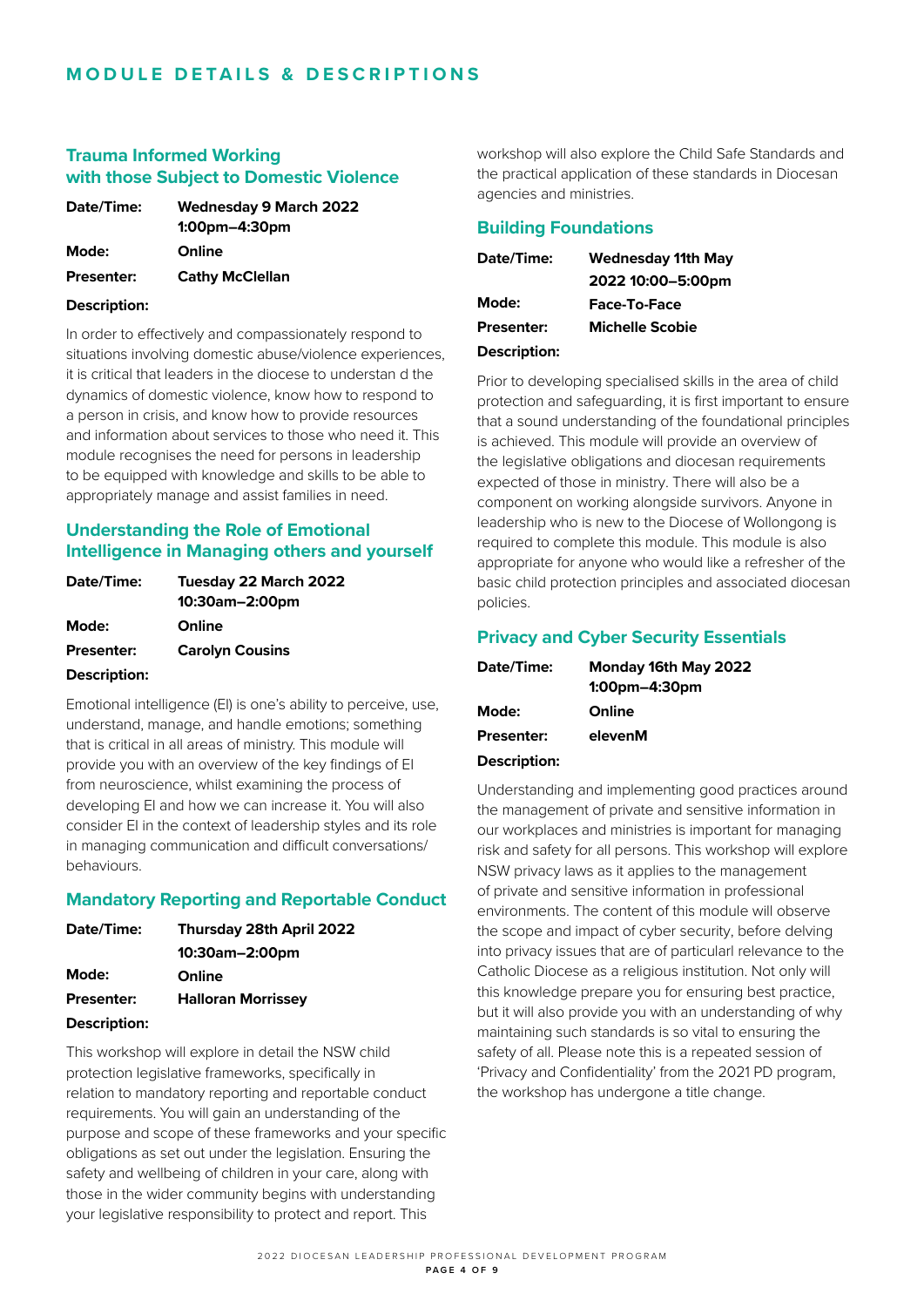# **Conflict Resolution**

| Date/Time:        | <b>Wednesday 1st June 2022</b> |
|-------------------|--------------------------------|
|                   | 10:00am-1:30pm                 |
| Mode:             | Face-To-Face                   |
| <b>Presenter:</b> | <b>Michelle Scobie</b>         |
| Description:      |                                |

This module will explore best practice strategies in relation to supporting others and assisting in effectively managing challenging situations and conversations. The workshop will provide the theoretical and practical art and skill of conflict resolution to assist the parties to have the conversations most likely to allow them to solve their own problems, without the risk of escalation.

## **Wellbeing and Resilience**

| Date/Time:        | <b>Wednesday 1st June 2022</b> |
|-------------------|--------------------------------|
|                   | 2:00pm-5:30pm                  |
| Mode:             | Face-To-Face                   |
| <b>Presenter:</b> | <b>Debbie Walker</b>           |
| Description:      |                                |

Emphasising positive behaviours in the workplace and ministries is a significant step in identifying issues at an early stage, raising awareness, building engagement, and embedding behavioural change. This module will seek to provide you with the knowledge and skills to understand what positive wellbeing strategies look like in the workplace and the implications this has on your personal life, along with an understanding of the importance of resilience as a leader for yourself and team. You will be afforded practical information and realistic strategies on ways to improve your health, safety and wellbeing

## **Walking with Survivors**

| Date/Time:        | Monday 25th July 2022 |
|-------------------|-----------------------|
|                   | 10:30am-2:00pm        |
| Mode:             | <b>Face-To-Face</b>   |
| <b>Presenter:</b> | <b>SAMSN</b>          |
| Description:      |                       |

This module presented by SAMSN will provide you with information on how to engage with a trauma-informed and culturally safe approaches to walking with survivors from the point of disclosure onwards. By understanding the impact of trauma and ensuring effective engagement strategies are implemented we aim to be able to build an organisational culture of awareness and support that seeks to empower vulnerable persons in our community. This training will examine the long-term implications and include a lived experience presentation.

# **Creating a Child Safe Organisation**

| Date/Time:          | <b>Tuesday 2nd August 2022</b><br>10:30am-2:00pm |
|---------------------|--------------------------------------------------|
| Mode:               | Online                                           |
| <b>Presenter:</b>   | <b>NAPCAN</b>                                    |
| <b>Description:</b> |                                                  |

Presented by NAPCAN, 'Creating A Child Safe Organisation' will provide information on how as an organisation we can ensure that we are meeting all our state and federal requirements to implement child safe organisational practice. In addition to this we will examine strategies on how we can prevent abuse from occurring in our organisation; establishing a culture that supports and engages children and families; and how we can develop the right policies, procedures, and practices to keep children safe e.g., Codes of Conduct, recruitment and complaints. Understanding and implementing these fundamental strategies will assist in achieving our overall goal in becoming a child safe organisation.

# **Adults at Risk: Understanding Additional Vulnerabilities**

| Date/Time:        | Thursday 25th August 2022 |
|-------------------|---------------------------|
|                   | $1:00$ pm $-4:30$ pm      |
| Mode:             | Face-To-Face              |
| <b>Presenter:</b> | <b>Michelle Scobie</b>    |
| Description:      |                           |

It is important to acknowledge that vulnerability isn't always easy to identify and, in fact, anyone we are providing ministry and services to may be vulnerable. It is through understanding this concept we can ensure those who interact within our community are considered and safeguarded. This module will be divided into three segments. Initially, you will examine vulnerability through the lens of age; many individuals who interact with the Diocese are ageing, as such, ensuring we understand how this may affect them along with management strategies is vital. Secondly, we will examine those living with a disability; as an organisation, we must consider all levels of capacity and be able to meet these varying needs. Lastly, this module will look at general vulnerabilities which can include circumstantial implications or environmental, and how we as individuals can be vulnerable based on our position or incidents that we are involved in.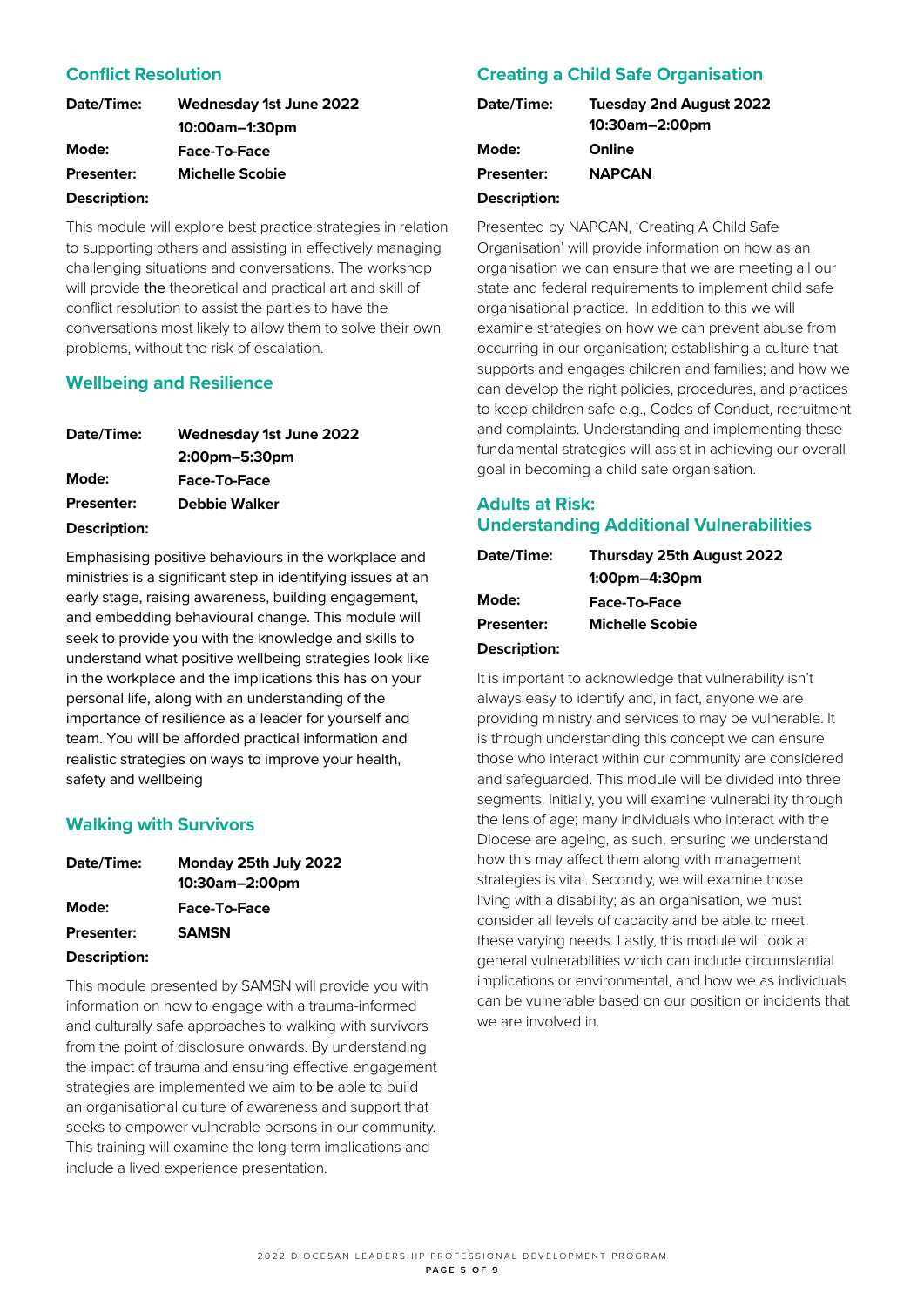# **High Risk Behaviours in Adults**

| Date/Time:          | <b>Friday 9th September 2022</b><br>10:30am-2:00pm |
|---------------------|----------------------------------------------------|
| Mode:               | Online                                             |
| <b>Presenter:</b>   | <b>Claire Pirola</b>                               |
| <b>Description:</b> |                                                    |

#### This session addresses the challenges that many leaders face when "good people" behave badly. The workshop has a focus on a critical strategy to assist the prevention of abuse through developing an understanding of the direct link between early identification and response to high-risk adult behaviours and the abuse of children and vulnerable adults. This module is designed to support leaders to act early to address high risk behaviours and have the challenging conversations with workers to determine whether the identified high-risk behaviours are unintentional and can be corrected, or if the behaviours signify a safeguarding concern.

# **Vicarious Trauma, Vicarious Resilience and Sustaining Ourselves in Ministry**

| Date/Time:          | Thursday 27 October 2022 |
|---------------------|--------------------------|
|                     | 10:30am-2:00pm           |
| Mode:               | Online                   |
| <b>Presenter:</b>   | <b>Carolyn Cousins</b>   |
| <b>Description:</b> |                          |

Our ability to cope well with high levels of ongoing disruptive change is important in our ministry roles as we face each day with its different challenges, and this has certainly been true over the last year or more. There is a need to sustain good health and energy when under pressure, as well as learning to manage setbacks and adversities. This module seeks to explore the 'art of resilience' in ministry and what the neuroscience is teaching us about how our brains manage when we feel overwhelmed. This can help us safeguard ourselves so that we are better in equipped in our ministries to serve our communities, be present for our family and friends, and also to take care of ourselves.

# **Building Foundations (Repeated Session)**

| <b>Friday 4th November 2022</b> |
|---------------------------------|
| 10:00am-5:00pm                  |
| Face-To-Face                    |
| <b>Michelle Scobie</b>          |
| As above                        |
|                                 |

# **Life Cycle of Employment Relationships**

| Date/Time:        | <b>Monday 21st November 2022</b><br>$1:00$ pm $-4:30$ pm |
|-------------------|----------------------------------------------------------|
| Mode:             | <b>Face-To-Face</b>                                      |
| <b>Presenter:</b> | <b>Paul Davis</b>                                        |

#### **Description:**

Understanding the life cycle of employment relationships is important from a practical and safeguarding perspective. This module will explore the issues and challenges experienced by leaders from the stage of recruitment through to termination of employment. Having a thorough understanding of these processes will assist in minimising the risks related to the management of employment relationship of volunteers and paid works, while also providing effective strategies when faced with challenges.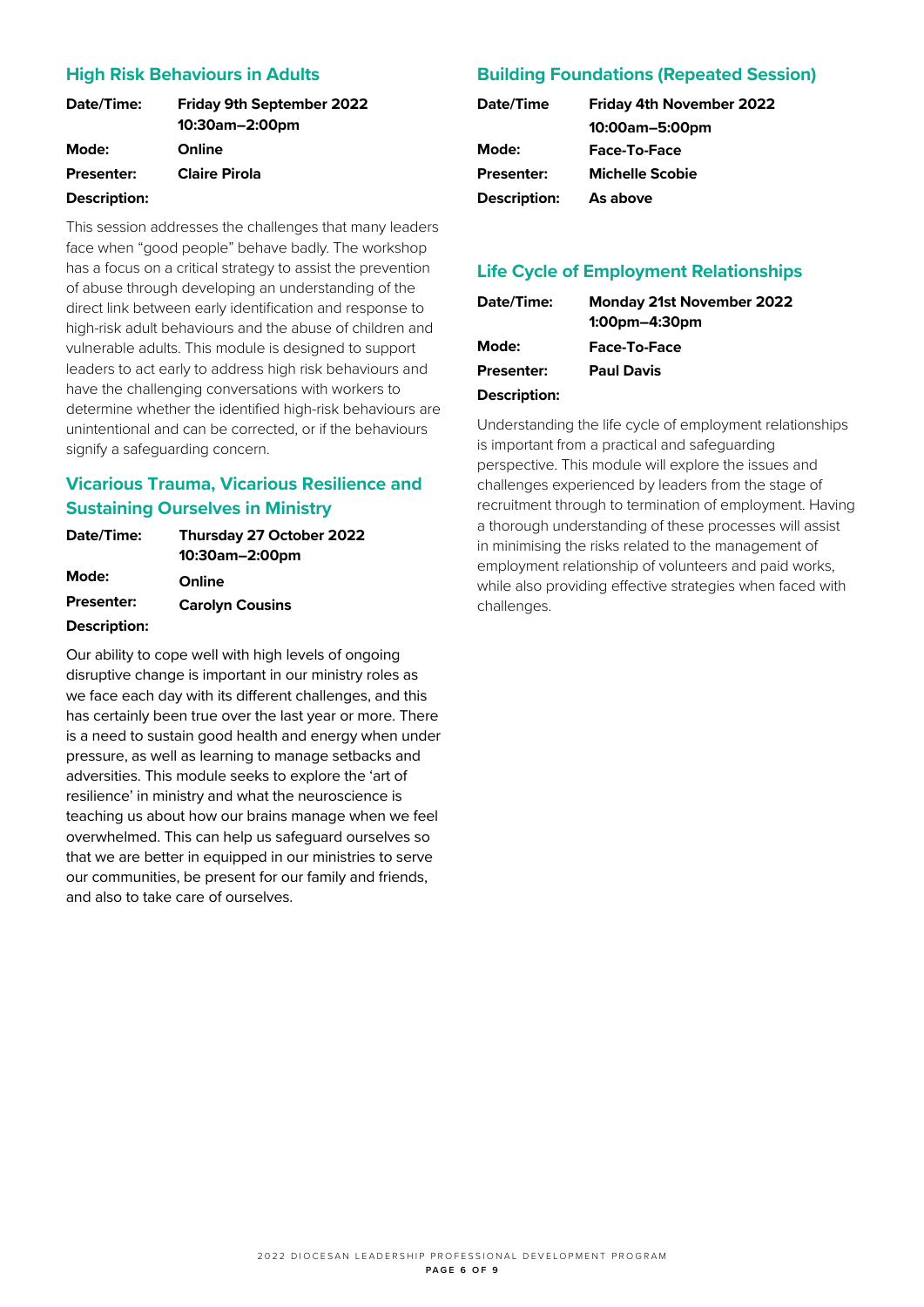# **PRESENTER BIOG RAPHIES**

#### **Carolyn Cousins**

Tuned in Consulting *Principal*

Carolyn Cousins is a clinical social worker and educator who has worked in the violence, abuse and trauma fields for over 25 years, both in Australia and the UK. She also consults with a range of churches around domestic and family violence. She recently developed the Vicarious Trauma Policy for NSW Health, and has developed training for the NSW Police Force around domestic violence response, leadership and self care.

Carolyn is currently the chair of the Baptist Association of the NSW and ACT's Ministry Standards Committee and works closely with pastors in this denomination where there have been breaches of the Code of Conduct and Ethics. She also works cross denominationally assisting churches and parishes in responding to domestic and family violence, most recently on a project with Relationships Australia.

#### **Claire Pirola**

#### Integroe Partner *Partner*

Claire holds qualifications in both social welfare and law and has worked as a practising NSW lawyer for the last 20 years in both private practice and in house. She is a nationally accredited mediator and an experienced workplace investigator. She has held senior roles in the public sector and not-for-profit workplaces where she has led teams to respond to complex employment relations matters, professional standards and challenges relating to child safety and the safety of adults at risk. Claire has been regularly called upon to consult with a broad range of organisations on matters relating to policy and legislative changes, advising on reforming systems and practices, for improved safety for vulnerable people. This has included working with organisations on the implementation of reforms arising from two NSW Royal Commissions. She holds governance experience from her appointments on, or advising of, a number of boards in the not-for-profit sector over the last 20 years. She returned to private practice over 12 months ago continuing to advise and support clients in various organisations in the areas of child protection, employment law, governance and complaints management. She also manages personnel plaintiff claims from survivors of institutional child abuse.

#### **Michelle Scobie**

Integroe Partner *Partner*

Michelle is an experienced nationally accredited mediator who has been engaged in the management of complex disputes in community and government sectors for more than a decade. Michelle brings senior management experience and vast knowledge of public sector systems and processes to her conflict management assignments. Michelle's background in health administration, child protection and disability service management contributes to her capacity to analyse complex issues related to challenging disputes. Michelle successfully tailors conflict management processes to meet the needs of her clients. Her outstanding negotiation skills regularly achieve positive outcomes for all involved.

#### **Paul Davis**

Integroe Partner *Director*

Paul is an experienced employment lawyer, having acquired admission into the Supreme Court of NSW in 1993. He is an experienced Resolution Institute accredited mediator who has managed the resolution of many complex disputes He is regularly engaged to co-ordinate sensitive workplace investigations and advise on complex professional standards matters. Paul has extensive experience in leading organisational change through the delivery of effective planning, policy development and training services. He brings significant governance experience to consultations relating to organisational review processes and advice on sponsorship. Paul is an experienced adult educator and leadership mentor. He facilitates strategic planning and discernment processes in a variety of organisational contexts.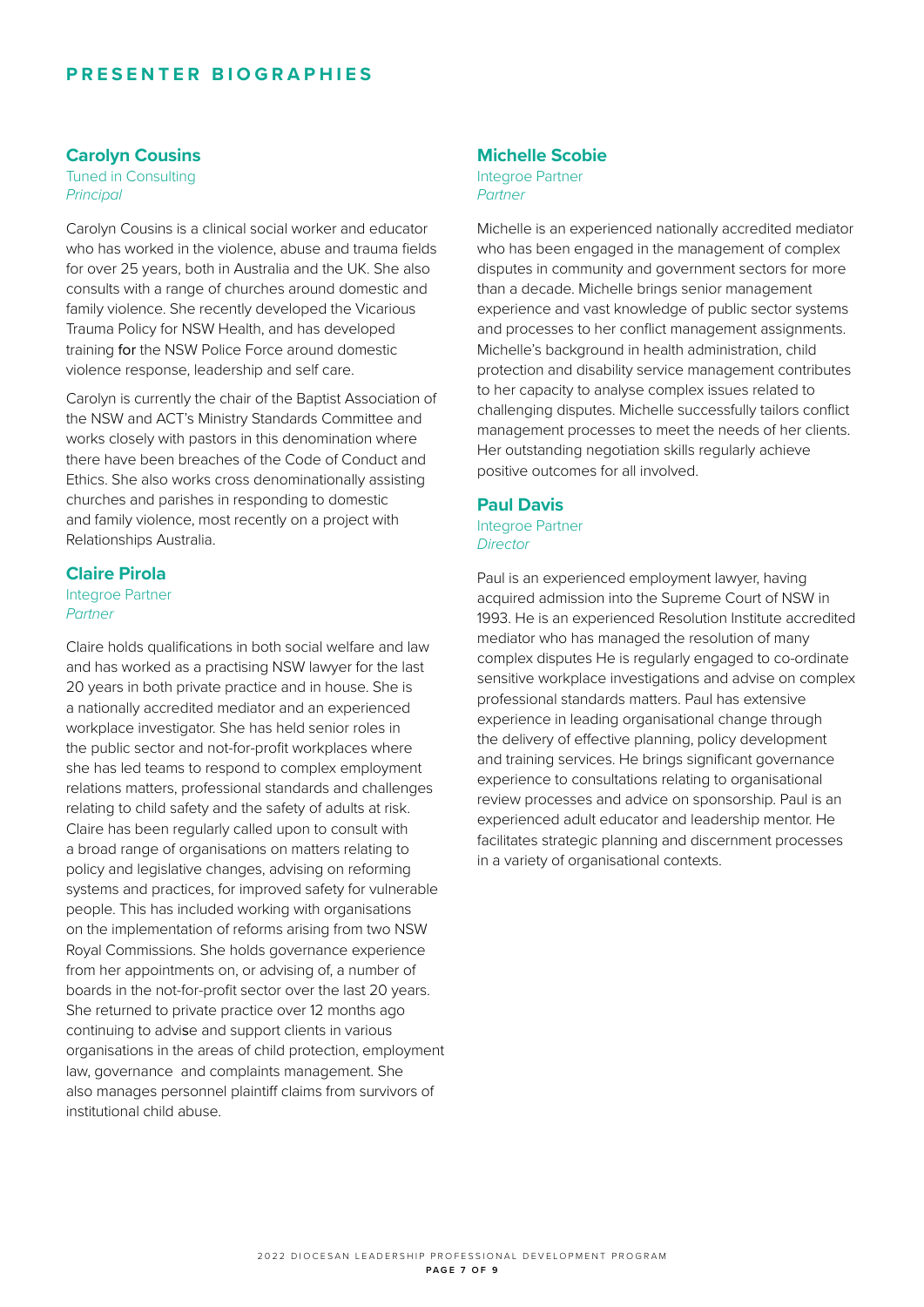## **Deb Walker**

Trinity Psychology *Principal*

Trained in the UK, Ms. Walker migrated to Australia in 1993 and is a fully registered Psychologist with over 20 years experience, working in organizational, clinical and health psychology. Ms. Walker along with her husband Noel is a director of Trinity Psychologists Pty Ltd, which was formed in 1999 and has provided psychological services to the Public, Corporate and Education sector since then. Ms. Walker is passionate about helping individuals and organisations develop resilience through real and effective wellbeing strategies, helping individuals recover from trauma, indeed flourish not just survive; understanding and preventing workplace psychological injury; developing inclusive resilient and positive workplace cultures, positive and contemporary leadership, the prevention of bullying and harassment in the workplace and is a well-known speaker on these topics around Australia. Ms Walker has a thorough understanding of Catholic Education having worked within Catholic Education since 2004 and has had a focus on assisting leaders create school cultures that develop resilient, confident and creative staff who can then flourish in the education career as well as deal with the difficulties that face all educators. Ms. Walker is a skilled mediator and is also passionate about ensuring people have a voice.

## **NAPCAN**

The National Association for Prevention of Child abuse and Neglect (NAPCAN) was co-founded by Rosemary Sinclair AO and Christine Stewart OAM in 1987, because they saw that the abuse and neglect of children was a taboo topic in Australian society in the 1980s. NAPCAN's strategy is to support and encourage changes in individual and community behaviour to stop child abuse and neglect before it starts by: Promoting quality child abuse prevention research, Advocating for child safe policies and strategies, demonstrating good practice, Supporting the safety and wellbeing of children and young people and Coordinating National Child Protection Week and promoting the Play Your Part strategy.

#### **elevenM**

elevenM is a privacy and cyber security consultancy company that assists clients to monitor and protect their data throughout the data lifecycle. They work with a range of brands, agencies and start-ups in Australia and across the world to manage digital risks and increase trust.

#### **SAMSN**

Survivors & Mates Support Network (SAMSN) is a not-forprofit organisation that supports male survivors to recover and heal from child sexual abuse, support others to thrive and be leaders for change. SAMSN provides a range of services including individual support and counselling, support groups for male survivors, peer support and support for families of survivors.

#### **Cathy McClellan**

Cathy McClellan Consulting **Consultant** 

Cathy has worked in the child protection field for over 30 years in government and non-government roles. Cathy has a degree in social sciences, master's in social policy and a Master of Social work (PQ). She also has qualifications in workplace training and assess (Certificate 4) and a qualification in mediation. She started in child protection as a child sexual assault counsellor for a non-government agency and moved to the Department of Family and Community Services and was there for approximately 18 years. She worked there as a caseworker, casework specialist and team leader. She has also worked in NSW Health as a clinical consultant in violence abuse and neglect and at Community Services Victoria. She has taught a community service course at NSW TAFE in for nine years and at UNSW for five years in the social work course in child protection. For the past 13 years, Cathy has worked in Catholic Education for the dioceses of Parramatta, Sydney and Broken Bay. She has strong commitment and belief in keeping children safe and caring for their wellbeing.

#### **Halloran Morrissey**

Halloran Morrissey is an organisation which provides a number of safeguarding and child protection services to organisations who work and volunteer with children. Halloran Morrissey specialises in and has extensive experience in conducting workplace investigations into allegations of reportable conduct, child abuse or misconduct. Alongside this work they also provide training and professional development, child protection and risk management advice, safeguarding audits, policy development and review, and workplace mediations.